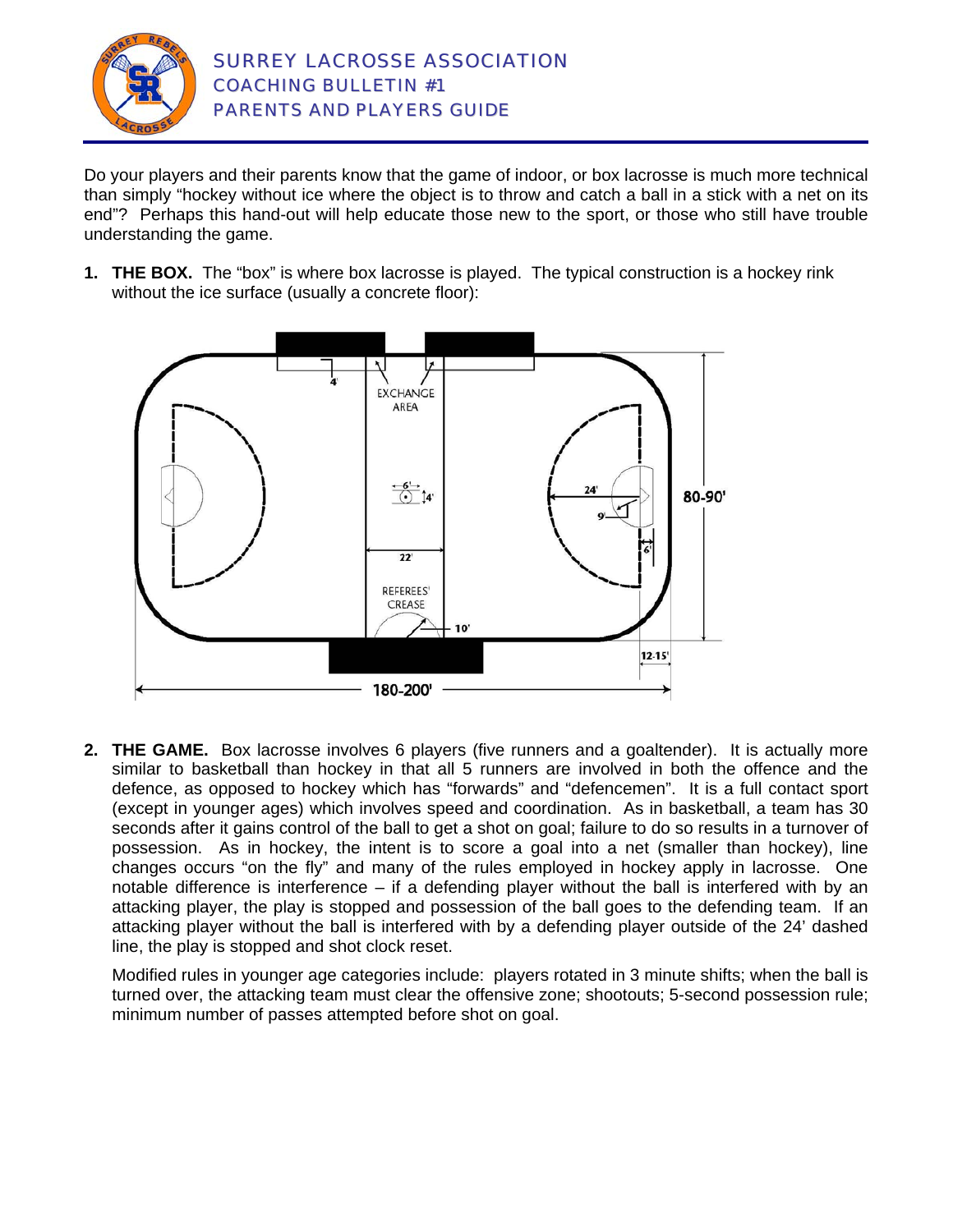#### **3. RULES OF LACROSSE**

- **Structure of Play** These types of rules set the fundamental guidelines for the sport. The rules describe such items as the playing surface, markings, nets, player equipment and make-up of the teams. Also included are elements such as how goals are scored and rules pertaining to the crease.
- **Flow of Play** These types of rules set out how play is started and stopped and the basics of how the game is played. Included in these rules are the 30-second rule (getting a shot on net), the 10-second rule (advancing the ball into the attacking zone while playing short-handed) or the 5-second rule (time the goaltender can keep possession of the ball in the crease). These rules also cover out-of-bounds guidelines, face-offs, time-outs and how to re-start play.
- **Infractions** These types of rules deal with undesirable behaviour in the game. The rules set out the guidelines for acceptable play and what constitutes an infraction of the intent of the game. These rules generally stem from three types of behaviour:
	- interfering with the flow of play (e.g. illegal pick or pushing an opponent on a loose ball)
	- attempting to gain an illegal advantage (e.g. too many men of the floor on a line change)
	- creating a risk of, or actual personal injury to an opponent (e.g. slashing, high-sticking, checking from behind).

There are three types of penalties given when a player commits and infraction of the rules:

- Loss of Possession ball must be turned over to the opponent; applied to violating the flow of play rules (out-of-bounds, interference by attacking player, violation of any of the time rules).
- Penalty Shots most extreme penalty applied when a player, in committing an infraction, has taken away a clear scoring opportunity (tripping an opponent on a breakaway, defensive player touching the ball with his hand in his own crease).
- Time-served Penalty player commits the infraction and is removed from the game for a specific period of time (ranging from two minutes to the remainder of the game) – similar to hockey penalties.

# **4. GLOSSARY**

- 2-on-1 The offensive situation where an attacker has beaten his/her check to create a man advantage going into the offensive zone (similar to 3-on-2, 4 on-3).
- 10-Second Rule The time allotted to move the ball into the offensive zone when shorthanded.
- 30-Second Rule The time allotted to get a shot on the opponent's net. Time begins when the team gains possession of the ball.
- Backhand The act of shooting or passing from behind one's back.
- Breakaway One-on-one (shooter on goalie) scoring opportunity.
- Cradling The rocking motion of the stick used to gain a feel for the ball and to keep control.
- Crease The area around the goal that cannot be entered by the opposition.
- Crease Man The attacking player who plays the crease position.
- Crease Position The offensive position on both sides of the floor on the goal line extended about 1 metre off the crease.
- Checking The defending player contacting the attacking player or the player's stick.
- Clamping Placing the head of the stick over the top of the attacking player's stick.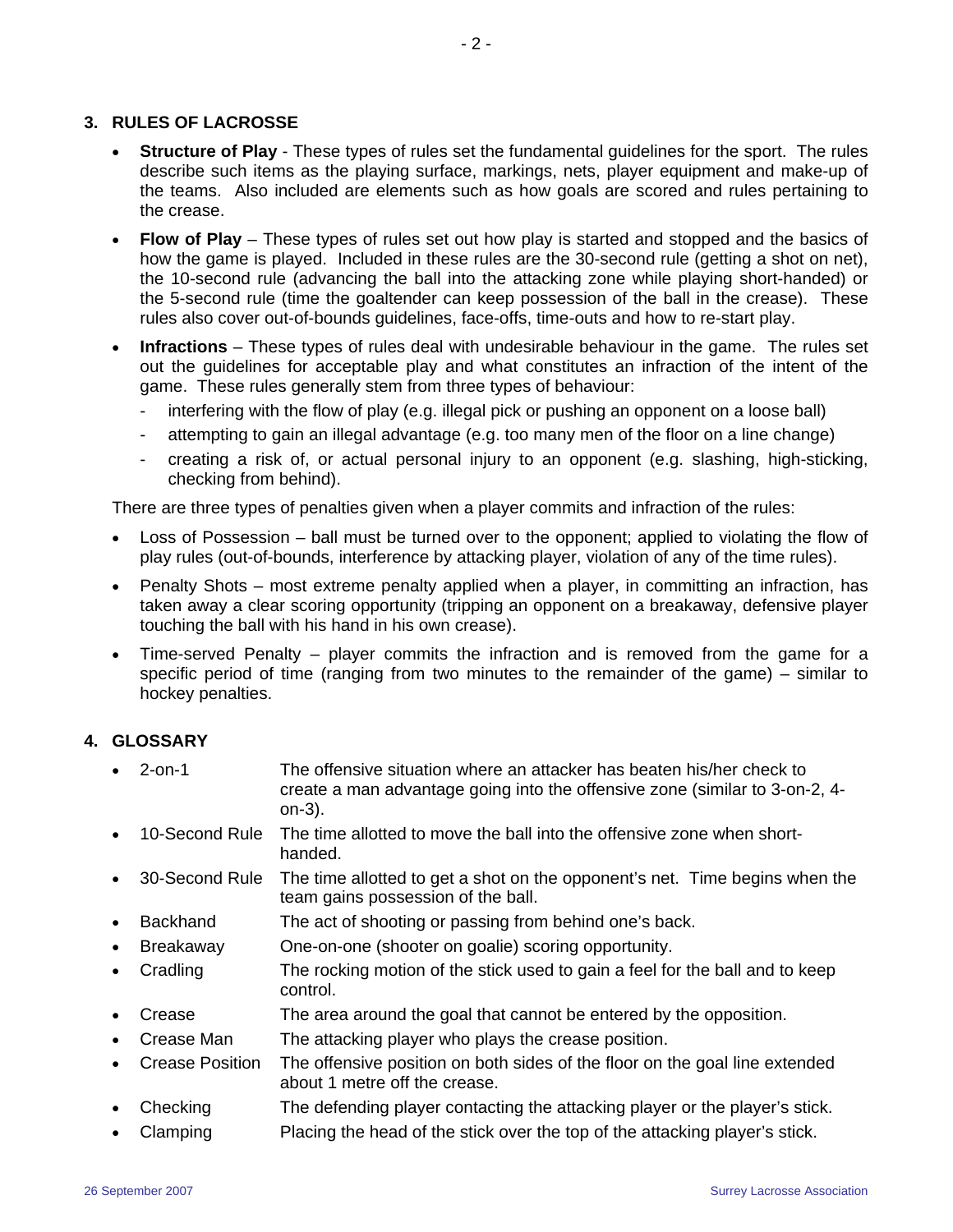- Controlling The defending player keeping an attacking player in check in order to keep offensive threats to a minimum.
- Defence The part of lacrosse that is played when the opponent has the ball and is associated with protecting the goal area.
- Defensive Stance The defending player's knees are bent, feet shoulder width apart, lead foot slightly ahead, and the stick held to match the opponent's stick and to protect the body.
- Dodge **A** 1-on-1 move where a deliberate step is taken in one direction followed by an explosive step in the opposite direction.
- Draw Pulling and turning the stick during a face-off.
- Face-off **One method of starting or re-starting play.**
- Fake **Performing a movement (pass or shot) without completion to fool the opponent.** Give & Go Passing then quickly going for a return pass.
- House Defence A zone defence usually used against a power play.
- Left-handed The player's dominant hand is the left hand and is located at the throat of the stick.
- Loose Ball The status of the ball when it is not in control of either team.
- Major Penalty Five minutes in the penalty box for infractions such as high sticking, boarding, face masking, fighting and spearing.
- Man-to-Man Defence A team defence where there is pressure on the ball carrier while the remaining players move off their checks towards the middle of the floor.
- Minor Penalty Two minute penalty for infractions such as delay of game, elbowing, holding, illegal crosschecking, slashing, and tripping, for example.
- Motion Offence An offensive pattern that involves the five runners in a continuous and balanced cycle of player movement.
- Out of Bounds The area of the arena or box designated as a non-playing area.
- Outlet Pass The first pass from the goaltender or defender that begins the transition from defence to offence.
- Overhand A shooting or passing motion created by moving the stick down from above and just off the shoulder.
- Overload The offensive strategy of moving one or two extra players into one area of the floor.
- Pick Blocking the path of a defender so he/she cannot follow his/her check.
- Pick & Roll The setting of a pick and then turning to receive a pass.
- Point Man The attacking player who plays the point position.
- Point Position The offensive position at the top and centre of the floor furthest from the goal.
- Power Play The situation when one team has a player advantage as a result of a penalty.
- Quick Stick Catching and then passing or shooting in one motion.
- Ready Position A method of holding the stick with two hands so that the head of the stick is near the shoulder and ready to receive a pass or check.
- Right-handed The player's dominant hand is the right hand and is located at the throat of the stick.
- Scoop A method of picking up the ball by accelerating the head of the stick under the ball.
- Shooter The attacking player that plays the shooter position.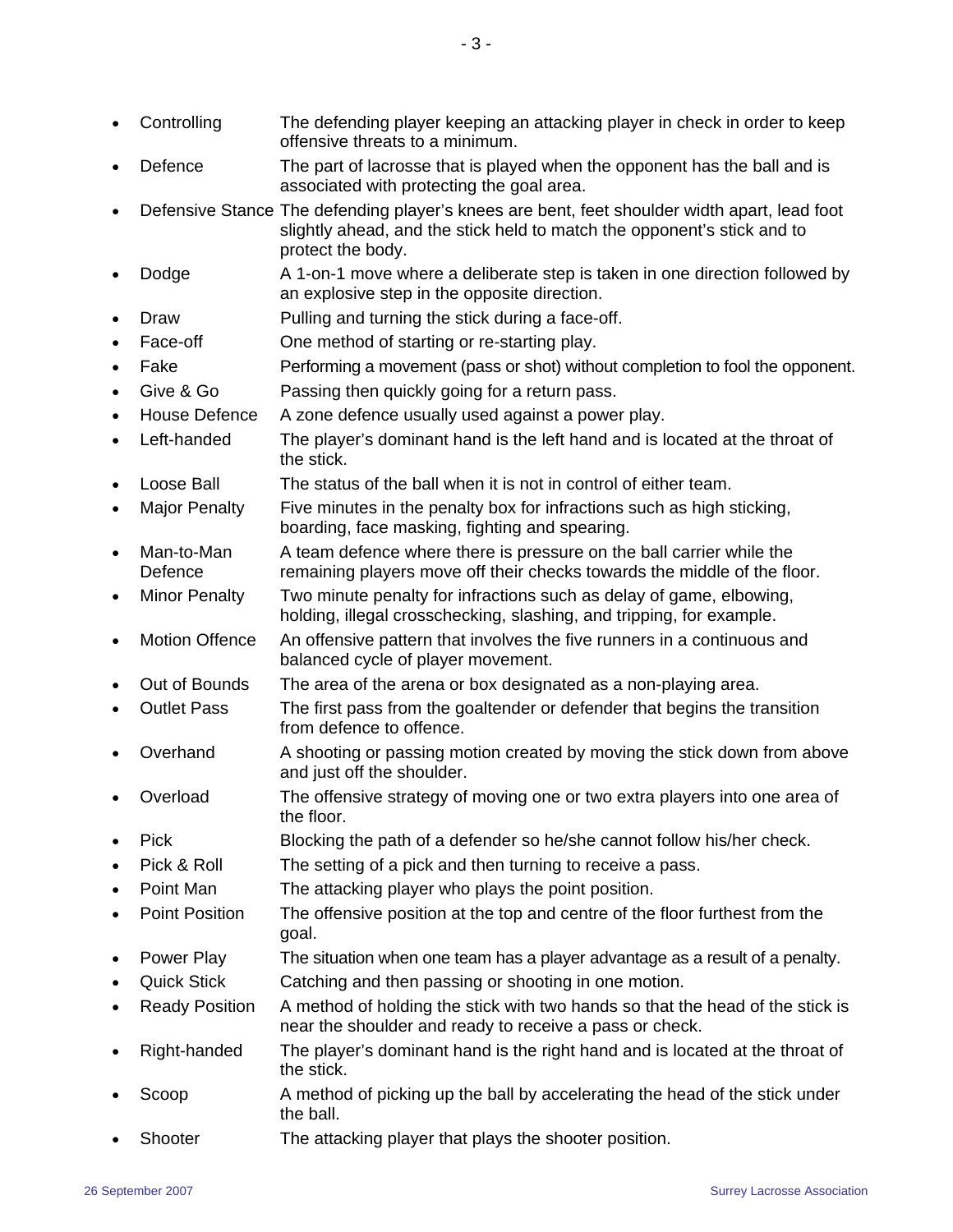- Short-handed The situation when one team has fewer players allowed on the floor than the opponent as a result of a penalty.
- Side Arm Shooting or passing the ball by swinging the stick through the horizontal plane at the waist.
- Sliding The act of leaving one's check to help a teammate.
- Stick Side The defensive position taken to defend the attacking player's stick.
- Sub Shot The shot that is taken with the stick moving in a plane below the waist.
- Switch Exchanging checks with a teammate.
- Trap & Scoop Placing the head of the stick over the ball to stop its movement and then scooping the ball into the stick.
- Triple Threat The stick is held with two hands so that the body is between the stick and the opponent and in such a manner that the player can pass, shoot or go around their opponent.
- V-Cut The one to three step-move of an attacking player to engage the defender and then with a quick reverse step, move to get open to receive the ball.
- Weak Side The side of the floor with the least number of players.
- Zone Defence A defensive strategy where each player has a designated area to defend.
- **5. EQUIPMENT**. Refer to the Surrey Lacrosse website for equipment information: http://www.surreylacrosse.com/equipment.html
- **6. TIPS FOR PARENTS**. Refer to Coaching Bulletin #3 Parental Support the Key to Peak Performance.

# **7. LACROSSE SKILL TIPS FOR PLAYERS**

- LOOSE BALLS/SCOOPING
	- Try to keep two hands on your stick when fighting for a loose ball.
	- Never wait for a loose ball to roll to you; always attack it and win the fight for it.
	- If you lose the fight for a loose ball, continue to badger your opponent to prevent a quick pass or rush.
	- Scooping a loose ball is easier if you keep the butt of your stick handle low to the ground.
	- Keep your body low to the ground and in between the ball and your opponent. Keep your hand nearest the butt end of your stick down, explode through the ball, and immediately cradle and tuck your stick. Look to pass right away or run away from pressure.
- CRADLING
	- Become ambidextrous (cradle left-handed and right-handed). Spend half of each practice with the stick in your weak hand.
	- When being checked, turn your non-stick side toward the checker and take the impact in your upper arm, not your back. If you beat your opponent with a one-on-one move, quickly tuck your stick in front of your body to avoid a stick check.
	- Cradling, the side-to-side, up-and-down, back-and-forth rocking motion of the stick can be achieved several ways. Following are three common cradle tactics:

# **Small Cradle**

Use a small side-to-side or up-and-down motion.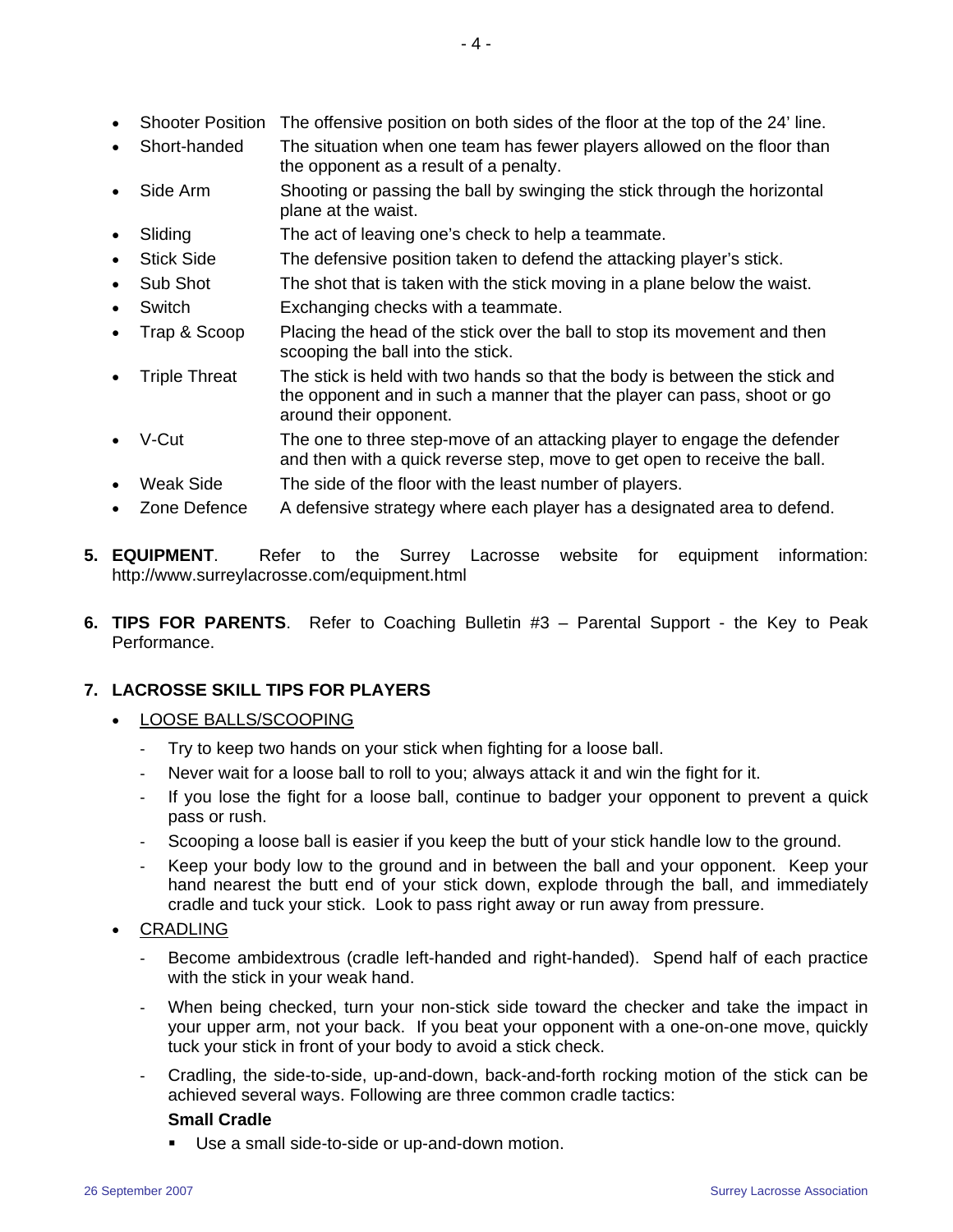- Use a continuous swinging action with your top-hand wrist while you hold the stick in cocked position.
- Rotate top-hand wrist side to side so the stick rocks side to side.
- Rotate top-hand wrist up and down to cause stick to swing up and down.
- Keep hands placement the same for shooting and passing.
- **Butt of stick should turn in bottom-hand grip.**

#### **Medium Cradle**

- Use the medium cradle (up-and-down motion) when you're running down the floor in heavy traffic. The swinging motion creates centrifugal force to help keep ball in the stick.
- Use your top-hand wrist to create the cradle.
- While holding shaft (mainly with the fingers), straighten the fingers and let stick roll downwards to fingertips.
- Curl fingers and wrist upwards as you bring the stick up. Top-hand wrist and forearm moving simultaneously upwards and downwards create the cradle motion.
- Keep hand placement wider than passing and shooting.
- Place top hand on the shaft near throat of the stick and bottom hand gripping the stick butt.
- **Stick turns in bottom-hand grip.**

# **Large Cradle**

- Use the large cradle, a back-and-forth-rocking action of the stick, mainly when taking a check.
- Hold stick vertically to the floor.
- Create a swinging motion with your wrist, forearm and upper arm of the top hand moving back and forth.
- Grip the stick at the throat with your top hand. The motion of your wrist and forearm creates force, keeping ball in the stick.
- Keep loose bottom-hand grip, allowing the stick to rotate within it.
- On contact from the crosscheck, make sure top-hand wrist is rotating forward.

# **PASSING**

- Pass from the shoulder, facing your target.
- When making the overhead passing motion, shift weight from the back foot, rotate hips and shoulders, and drive arms to generate force.
- Always follow-through in the direction of your target.
- Avoid telegraphing your passes. Don't look directly at your passing target. Practice making the no-look pass, but only try it in a game if you're confident of the accuracy.
- When throwing to a teammate who's on a breakaway, it's better to make the pass too long than too short.
- When preparing to receive a pass, hold your stick in front (not to the side) about a foot over your shoulder.

# • CATCHING

- Place your bottom hand on the butt of the stick.
- Hold the stick lightly so it rotates in your hand easily.
- Place your top hand slightly below the mid-point of the shaft about 8 inches from your bottom hand. Use your top hand for power and to guide the stick.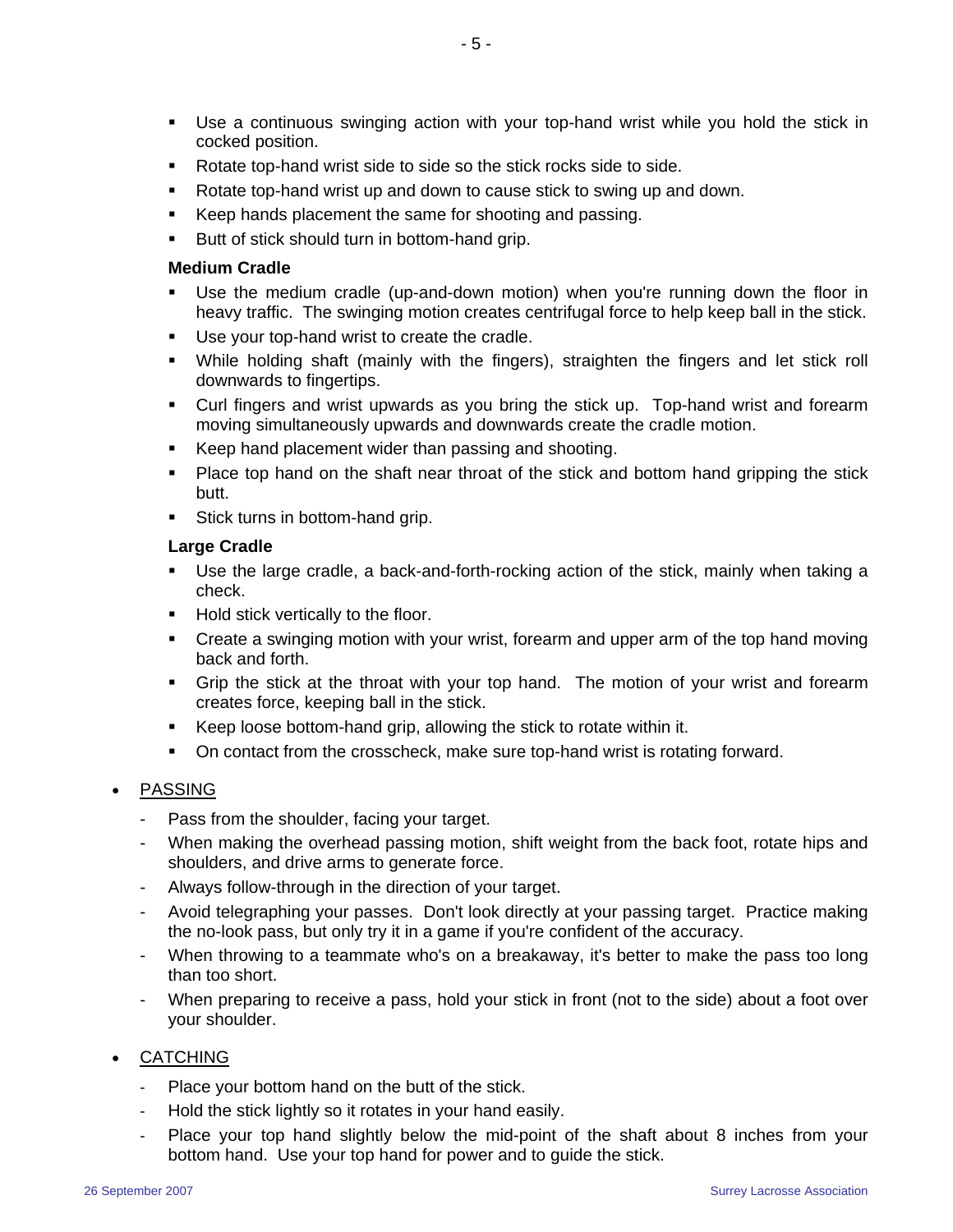- Keep a loose grip when you catch. If you tighten up, you end up fighting the ball.
- Always give the passer a good target by lining up the pocket.
- Catch the ball in the same position you throw from, and catch the ball in the same spot in the pocket that you throw from.
- Be ready to pass the ball BEFORE you catch it have your stick up and ready.
- Keep your eyes on the ball as it approaches you.

### **SHOOTING**

- Place your body at a 45-degree angle to the net.
- Take a wide stance, with your knees bent. Your front foot should be at a 45-degree angle to the net, and your back foot should be parallel to the net.
- Begin the shot with most of your weight on your back foot, but transfer your weight forward to put more power into the shot as you release it.
- Hold the stick loosely with your fingers.
- Keep the goalie guessing by holding the stick the same level for all shots.
- Cock the stick by flexing your wrists backwards point the butt of the stick at your target.
- Pull the stick from behind your shoulder by extending your top-hand arm forward and snapping both wrists forward.
- Your top-hand arm should be fully extended on the follow-through. The head of the stick should point at the target on the follow-through.
- Mix up your shot placement; leave the goalie guessing about the location before you shoot.
- Use your stick AND your eyes to fake the goalie; the goalie may be watching your eyes as much as your stick.
- Master shot placement before focusing on shot speed; your first priority is accuracy.
- Determine your ideal shooting range in practice, and don't shoot from outside your range in a game.
- Follow through toward the net and keep your shoulders and hips square to the net.
- Shooting From Close Range
	- The shooting strategy changes as you get close to the net.
	- Keep the stick close to your body. Defenders will be checking tightly near the net.
	- Grip the stick to allow for quick moves and greater range of movement.
	- Accuracy is more important than power for close-range shots. Don't take a long stride to get the shot off.
	- Always be aware of how the goalie is defending you. Try to get a feeling for where he is even when you've got your back to him. Where he is in the net will determine your type of shot.
	- Practice a variety of moves, shots and locations. Make sure you can perform these shots under pressure. Know your best moves and execute them quickly in game situations.
	- Master shot placement before focusing on shot speed; your first priority is accuracy.
- The Quick-Release Shot
	- **Be ready to shoot before the ball arrives. Know where you plan on putting the ball.**
	- Have the stick in a cocked position behind your body.
	- **Shap the shot hard and fast with your wrists.**
	- Try for an early release once the ball is in the pocket.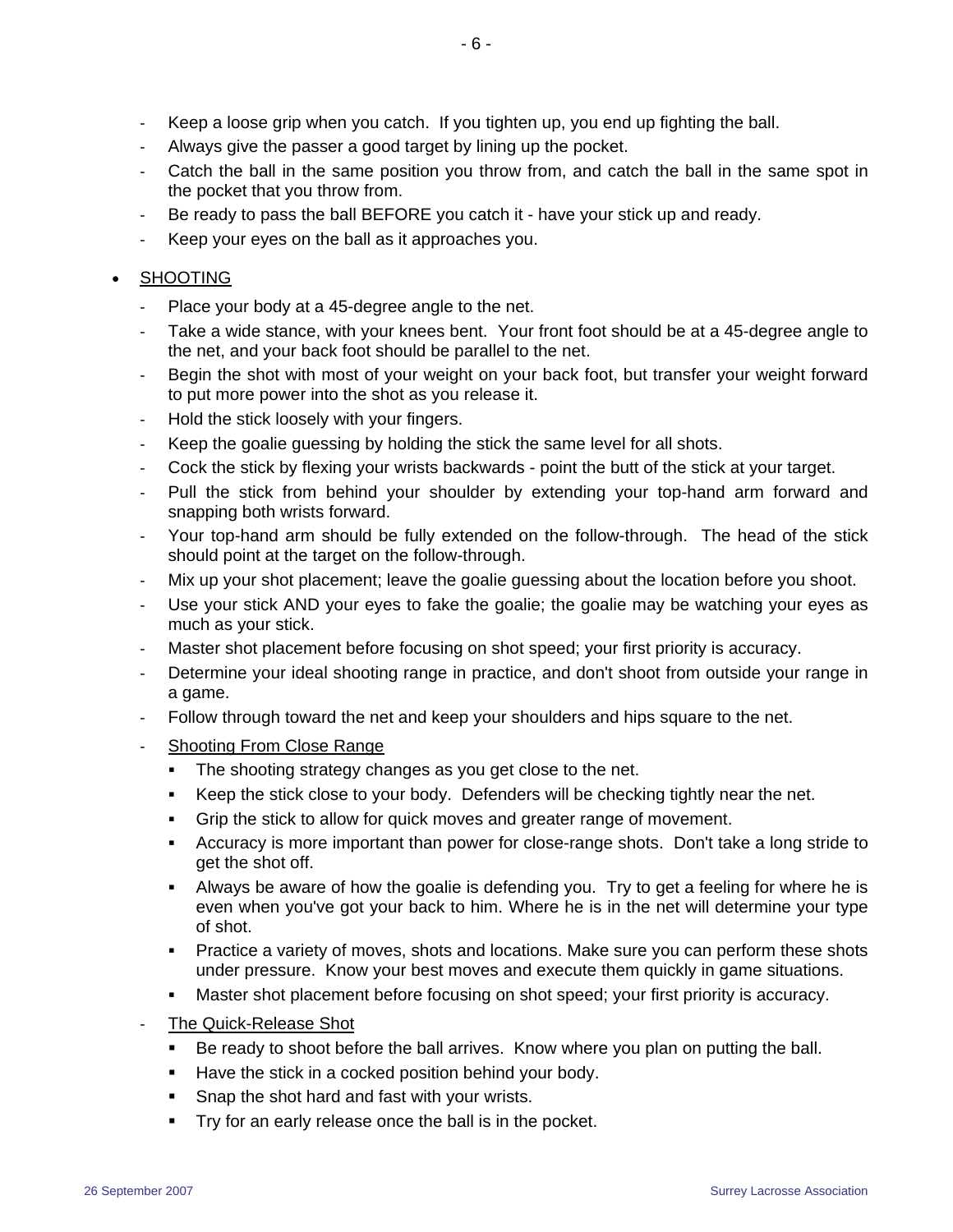- The Fake Shot
	- In a one-on-one situation, the ball carrier can use the shot fake to help get around a defender.
	- Make sure you are in a one-on-one situation, not being double-teamed.
	- Be in an area where you might actually take a shot. If you are too far from the net, or at a poor angle, the defender will not go for the fake.
	- The shot fake can be used with overhand, side arm or underhand shot techniques.
	- Act like you are attempting your usual shot, but at the very end of the follow-through, turn your top hand inward, cradling the ball.
	- Execute this move at the same speed you would if you were taking a normal shot. The better you are at making the defender think you're taking a shot, the better your chances of getting him to freeze.
	- Be crisp in pulling the ball back.
	- Make your move around him at full speed. If he has bought the fake, he will be flatfooted with his stick committed in a vulnerable position.

# **PICKS**

- A pick is a simple and quick way to try to free up one of your fellow offensive players (whether on the ball or off the ball) from his or her defensive counterpart.
- Most offences don't use the pick because players would rather come off a pick than set one. Sometimes the offensive player coming off the pick is a decoy. You must be in a stationary position.
- Set the pick a couple feet away from the defender to allow your offensive player to run his or her man into the pick. You cannot initiate contact with or retaliate for any contact from defender. Body position varies depending on where you want the offensive player to come off the pick.
- Most players don't realize that the people often setting up the pick are the ones who most likely will be open. If done correctly, the defender who was picked should be farther away from the goal than the picker. Therefore, if the picker immediately rolls after his offensive man goes through, he should be open every time.

# • FACE-OFFS

- Remember what your opponent does on face-offs so you can outguess him or her next time.

# • DEFENSE

- Stay patient on defense.
- Being in a good position is your priority. Don't over-commit to a check, or you'll give your opponent a chance to beat you with a move.

#### • GOALTENDING

- Concentrate on the ball in the shooter's stick.
- Stand with feet shoulder-width apart, knees slightly bent, back straight, shoulders and chest square to the ball. Keep your weight on the balls of your feet and hold the stick between and in front of your legs, resting your stick hand on your thigh.
- Talk to your defense to let them know where the ball is on the floor.
- Stay positive even after a goal is scored.
- Use the stick to stop long, low shots.